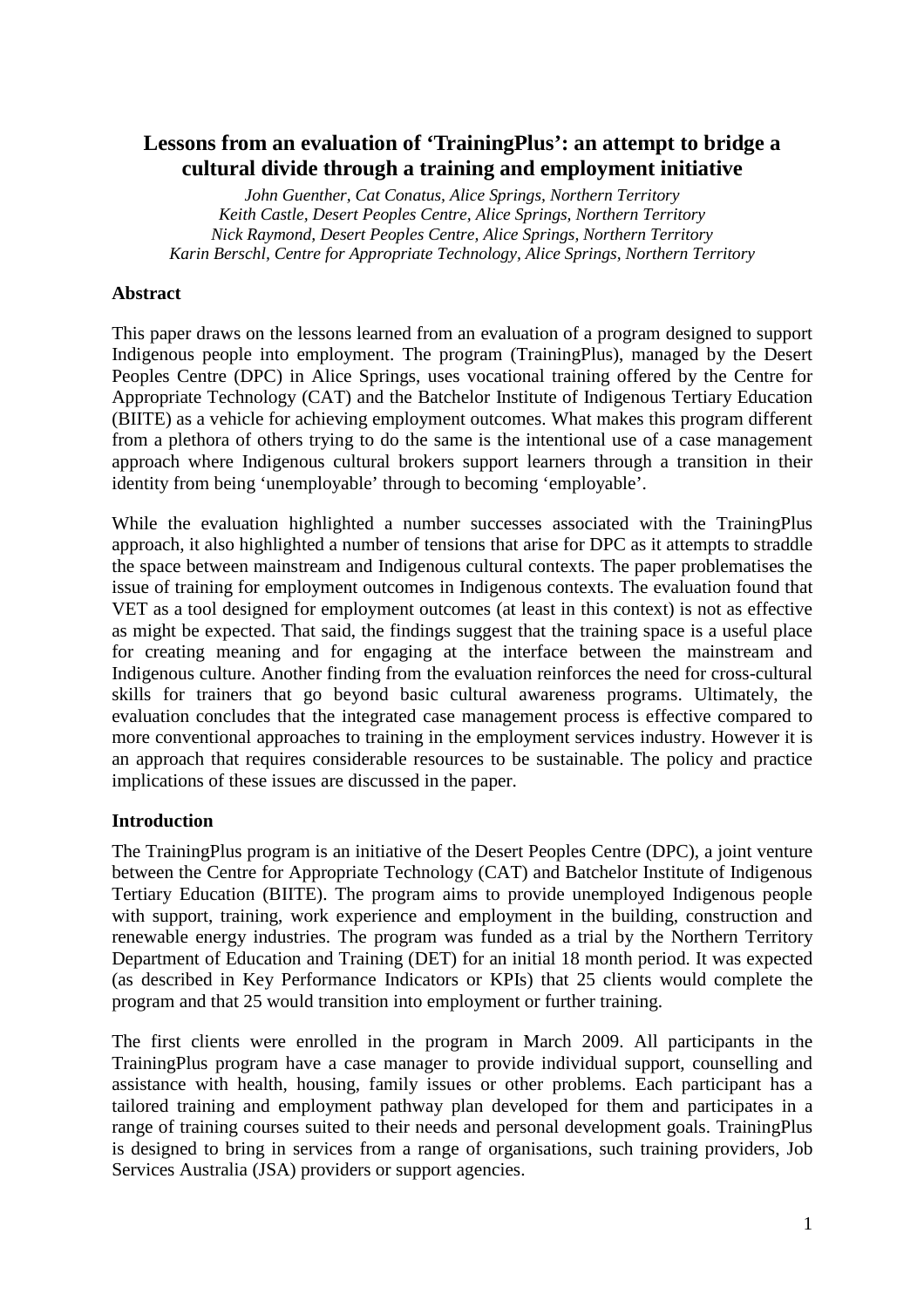This paper draws on the findings of a largely formative evaluation carried out during the life of the trial. While the evaluation was focused specifically on TrainingPlus we will discuss the implications of the findings with a broader consideration of the issues that surround training provision in remote Indigenous contexts. We will also discuss the implications for training providers, training practitioners and funders.

Since the trial ended TrainingPlus approach has been developed in a remote context with the Central Desert Shire (CDS). CDS commenced operations in July 2008 as part of the Northern Territory Local Government Reform. The challenge for Central Desert Shire Community Development and Employment Projects (CDEP) is to provide an effective strategy to reengage individuals and communities in work and livelihood opportunities, through work readiness. The proposal is to work in six of the major population centres in the Shire to:

- Undertake training needs analysis with all CDEP participants;
- Develop comprehensive individual plans for accredited and non-accredited training;
- Link training to work experience participation in defined community work projects;
- Articulate individual training and development plans with broader community needs;
- Deliver flexible training packages in community, harnessing local resources; and
- Identify and broker transitions into appropriate employment with CDS CDEP.

As in the trial, the process is attempting to maximise engagement of clients in ways that might enthuse individuals and groups to work from where people are at rather than seeing them as either a training target or an employment target.

### **A word or two of caution**

Before reading on, the authors first wish to make it clear that as non-Indigenous VET practitioners and researchers, we cannot assume to represent an Indigenous position. We present a non-Indigenous perspective based on our work in an Indigenous context. Second, we do not pretend to have a lot of answers to the issues we raise. They are complex issues that require a multifaceted approach. We recognise that VET is just one element among many that intervenes in the lives of Indigenous people. Thirdly, we write about a context that is unique in Australia. Though there are lessons to be learned for all VET stakeholders working in a cross-cultural environment we caution the generalisation of findings to other seemingly comparable contexts, such as those where there are high levels of socio-economic disadvantage. Finally, we recognise that our arguments can and will be contested. We leave ourselves wide open to critique, yet we invite others to debate these issues with us.

### **Literature**

### *Policy directions in vocational training*

Policy development in the Northern Territory over the last few years has been unremitting, complex and stressful for Indigenous people. The Northern Territory Emergency Response has been operating in Northern Territory Indigenous community contexts since 2007 including policing, access to alcohol and other alterations with the commencement of a number of new community roles like Government Business Managers (NTER Review Board 2008). Significant reform has occurred in the job services system with the creation of Job services Australia (JSA), altering client eligibility criteria and changes to many or most of the organisations delivering JSA services in central Australia (DEEWR 2008). These Department of Education, Employment and Workplace Relations (DEEWR) reforms sit alongside the Department of Families Housing Community Services and Indigenous Affairs (FaHCSIA)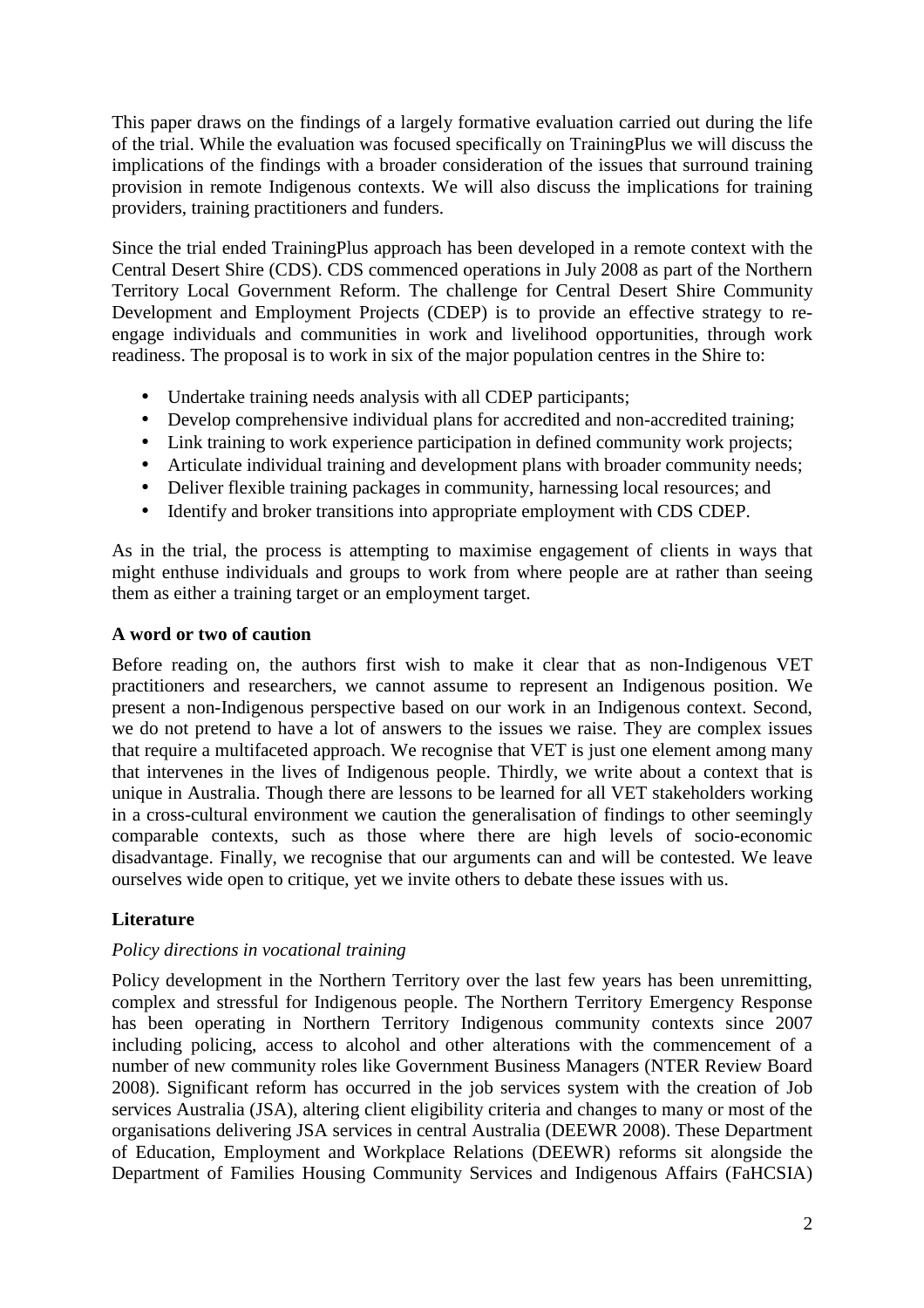CDEP reforms (Australian Government 2008) which have also set out to provide stronger accountability, employment outcomes and reconciliation with JSA initiatives.

The Northern Territory Government has introduced significant Local Government reforms that have turned over 80 Community councils into 14 Shire Councils involving a complete redesign of the third tier of government in the Northern Territory. The Northern Territory Government is also pursuing its Territory Growth Towns policy that seeks to prioritise 20 key communities in an attempt to develop local economies where currently their existence is thin at best (Northern Territory Government 2009). The Northern Territory Government is also overseeing the Strategic Indigenous Housing and Infrastructure Program (SIHIP) program which has involved a rewriting of the way land is dealt with in communities or town camps (Department of Families and Northern Territory Government 2009).

All of these reforms have significantly affected Indigenous people in the Northern Territory. Most have involved an increase in resource allocations but this amount of change in a welleducated non-Indigenous community would be arguably untenable let alone in a remote Indigenous community.

#### *Indigenous education and training*

The education system, at primary, secondary and tertiary levels, is not delivering the outcomes needed for Indigenous people to enter and remain in the labour force even at the level of unskilled or semi-skilled work. Despite some improvements, the progress of Indigenous Territorians through primary and secondary schooling is poor. The Coordinator General for Remote Services describes poor school attendance in the Northern Territory as a 'crisis' (Beadman 2010: 7). Even with (or maybe because of) increasing enrolments among Indigenous students in secondary education, apparent retention rates from years 10 to 12 have declined from 64.6 per cent in 2006 to just 44.6 per cent in 2009. In 2009, just 154 Indigenous students completed the Northern Territory Certificate of Education (Northern Territory Department of Education and Training 2010).

While Indigenous participation in Vocational Education and Training is high, (although still below 2002 levels) most participation is at pre-vocational Certificate levels or in subject only or mixed field courses—that is, those not leading to a qualification. There is some evidence that the high participation rates reflect the churning of the same student cohort through successive programs. Training delivery for residents of remote communities usually requires movement away from a community to participate in one or two week blocks of training a semester. This again is a further barrier to Certificate completions.

Some argue that a different approach to training is required—one that promotes learning for livelihoods rather than training for employment (Davies et al. 2008; Young and Guenther 2008). The reality is that mainstream jobs in many remote communities are limited, and those that do exist require skills that local people often do not have (Guenther 2006). A livelihoods approach recognises this and acknowledges that 'work' may be conceptualised more broadly than a nine to five job. The approach also recognises that learning (as opposed to training) has a range of benefits beyond employment, that include improvements in health, reductions in crime, improved family function, and better civic participation (Schuller et al. 2004). A common theme that runs through the literature on outcomes of learning is its impact on identity (Côté 2005). There is a progressive development in personal development that occurs as the individual navigates through the learning environment: increased awareness, improved capacity to act and a greater ability to adapt to change (Guenther 2010).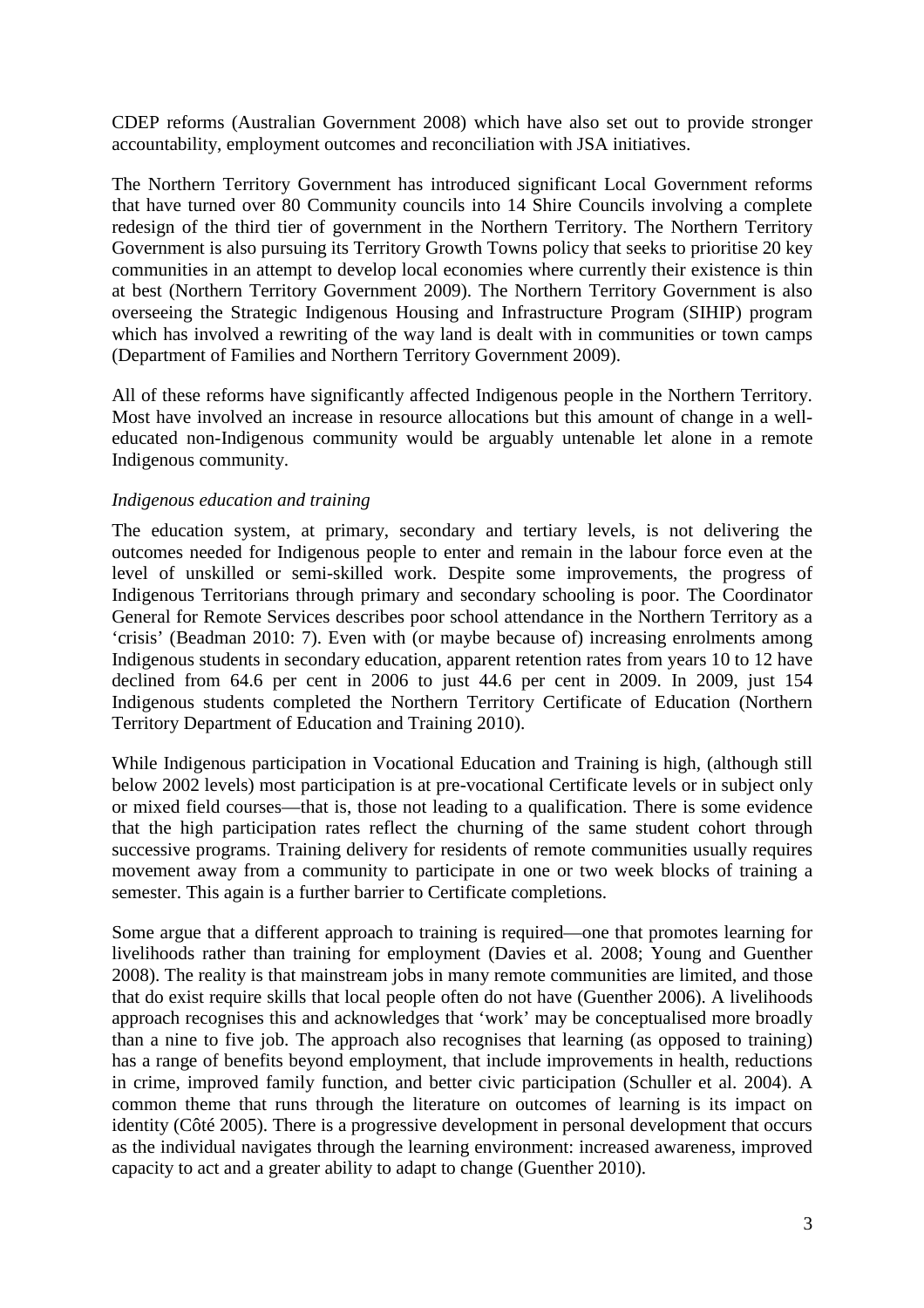#### *Indigenous employment strategies*

The demand for employment, especially in the construction and renewable energy industries is high and there has been recent and concerted attention on establishing targets for the employment of Indigenous people in infrastructure projects. This is highlighted in the Northern Territory Government's emphasis on 20 'growth towns' as hubs for service delivery (Beadman 2009). There are success stories highlighted in the literature where training has supported employment outcomes in a range of industries including mining, land management, tourism, media and art (see Young et al. 2007; Boyle and Wallace 2008).

The TrainingPlus program trialled a case management model to broker a range of accredited and non-accredited training and personal support interventions that respond to both individual need and industry requirements and support successful transitions to employment. It also recognised that formal, informal and on the job training are parts of a package of additional supports that are required to help individuals into work and enhance both employer and employee satisfaction.

Fundamental to a productive employee is a sense of worth, vision and intrinsic motivation to turn up to work regularly. At the outset of the program it was expected that TrainingPlus would also contribute to personal growth in addition to vocational and workplace skills. Though this growth was expected to occur as a consequence of the TrainingPlus approach, it was never-the-less an important outcome for the project that needed to be measured.

#### *Indigenous culture and western worldviews*

There is no dispute that Indigenous culture is distinct from other expressions of culture in Australia. There is a broad recognition that Indigenous identity is tied up in a deep and longstanding connection to the land, family and kinship, law and the spirit world. Indigenous culture is expressed variously through the use of language, ceremony, arts, traditional healing, rites of passage and story-telling. The distinction between Indigenous culture and mainstream culture is most recognisable in remote contexts of Australia, particularly where an Indigenous language is spoken as a first language. Briskman (2007), commenting on the interface between social work and Indigenous spirituality comments that:

What constitutes a good life may be different from the views of mainstream society. Indigenous perspectives are frequently marginalised, with Indigenous culture, particularly in terms of its nonmaterial focus, depicted as inferior and primitive. (p. 69)

While the unique characteristics of Indigenous culture are easily recognisable to a non-Indigenous person, the *values* of Aboriginal culture are often not so easy to appreciate for many non-Indigenous people. The values of mainstream culture, which are represented in terms of 'work ethic', institutionalised education and training, the importance of material wealth, democratic authority structures and individualism are taken as a 'normal'. Conversely, Indigenous values are frequently described in terms of *abnormality.* Hence, programs developed for Indigenous contexts often tend to make assumptions about what 'whitefellas' think is important for 'blackfellas'—for example in terms of education, health, employment and justice—rather than the other way round. But as Sutton (2011: 81) rightly points out 'Cultural differences… matter'.

Very rarely are Indigenous views about what is important—particularly from an Indigenous knowledge perspective—taken into account in education programs (Trudgen 2000). While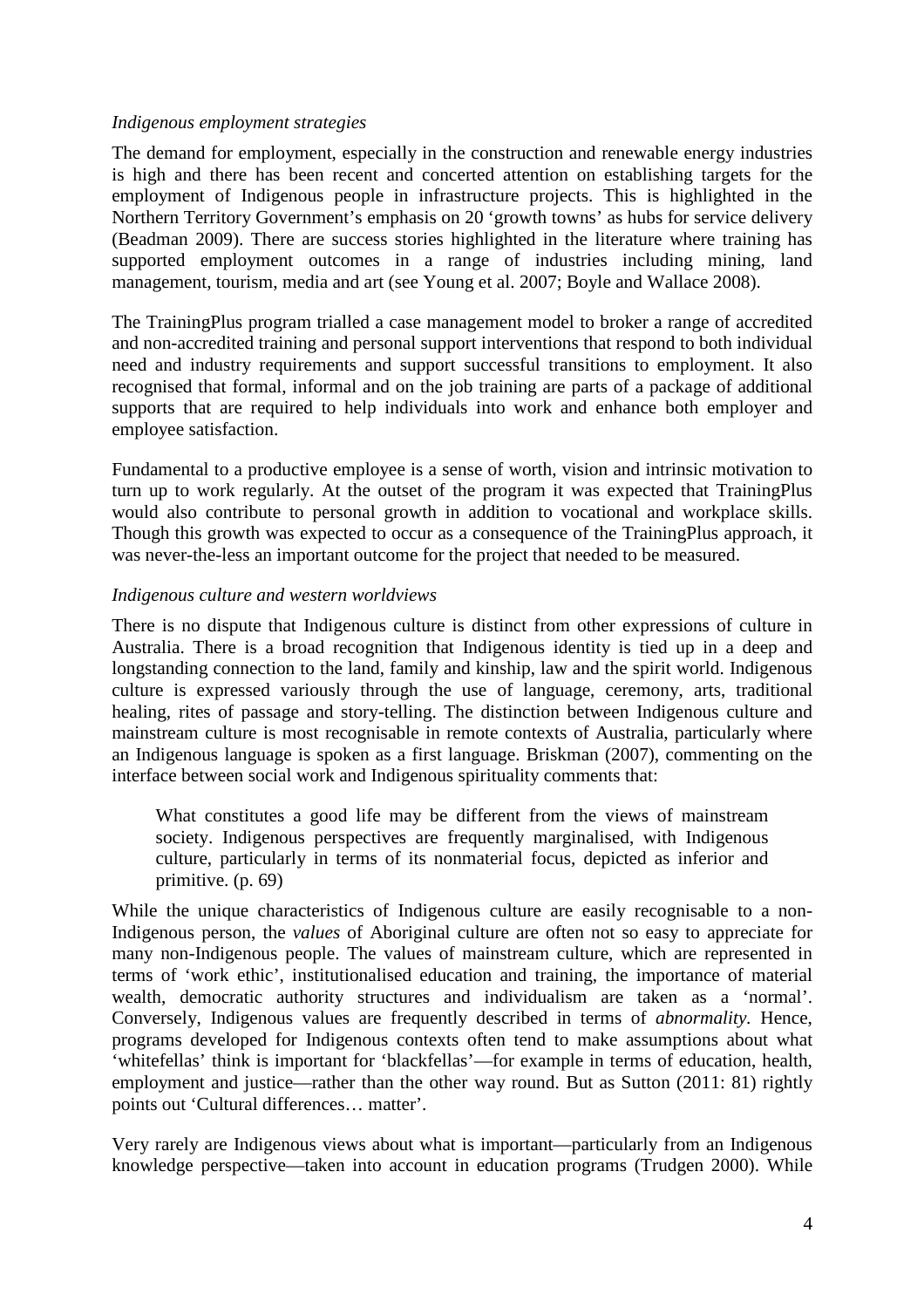the definitions of traditional or Indigenous knowledge are seldom disputed in the literature, the application of that knowledge is varied and has many perspective. For example the idea of 'both ways' or 'two ways' learning in education embraces the importance of respect for culture and language in education (Northern Territory Department of Education 1999). Nakata (2002), referring to the use of Indigenous knowledge in education comments that:

…the field of Indigenous education refers… to cultural appropriateness, cultural content, cultural learning styles, culturally responsive pedagogy, [and] Indigenous perspectives…(p. 285)

He argues that these are not the same as Indigenous knowledge because the perspective from which they are viewed is a Western, non-Indigenous construct: 'a cultural framework largely interpreted by Western people in the education system and filtered back to Indigenous students…'. The integration of Indigenous knowledge into learning is done from within a non-Indigenous worldview, not from an Indigenous worldview. What may be required then is integration from an Indigenous perspective (Macfarlane et al. 2008). What is clear though, is that both ways learning approaches, while drawing on and respecting traditional knowledge, are not grounded in traditional knowledge.

### *Vocational learning in the context of central Australia*

The context in which TrainingPlus operates is markedly different than what might be expected in urban or regional areas of Australia. Table 1 summarises a number of key characteristics of the Alice Springs local government area (LGA) which are pertinent to TrainingPlus. The data are compared with comparable figures for Australia as a whole. What stands out is the contrast between the Indigenous characteristics compared to the non-Indigenous characteristics for Alice Springs itself, and the contrast between the Indigenous characteristics of Alice Springs compared with those for Australia as a whole.

| <b>Indicator</b>                                                                        | Persons <sup>a</sup><br>Years <sup>b</sup> | Per cent of total | <b>Selected</b><br>characteristics |
|-----------------------------------------------------------------------------------------|--------------------------------------------|-------------------|------------------------------------|
| Total population <sup>a</sup>                                                           | 23892                                      |                   |                                    |
| Total Indigenous persons <sup>a</sup>                                                   | 4494                                       | 18.8%             | 2.3%                               |
| Median age <sup>b</sup> Indigenous                                                      | 23                                         |                   | 20                                 |
| Median age <sup>b</sup> non-Indigenous                                                  | 35                                         |                   | 37                                 |
| Persons (aged 15+) with bachelor degree<br>qualifications <sup>a</sup> Indigenous       | 56                                         | 1.9%              | 2.9%                               |
| Persons (aged 15+) with bachelor degree<br>qualifications <sup>ª</sup> non-Indigenous   | 1923                                       | 13.9%             | 12.4%                              |
| Persons (aged 15+) with certificate level<br>qualifications <sup>ª</sup> Indigenous     | 334                                        | 11.2%             | 13.2%                              |
| Persons (aged 15+) with certificate level<br>qualifications <sup>a</sup> non-Indigenous | 3072                                       | 22.1%             | 17.7%                              |
| Persons attaining year 12 or equivalent <sup>a</sup><br>Indigenous                      | 357                                        | 7.9%              | 19.4%                              |
| Persons attaining year 12 or equivalent <sup>a</sup> non-<br>Indigenous                 | 6527                                       | 33.6%             | 44.9%                              |
| Labour force participation Indigenous                                                   | 1232                                       | 41.2%             | 51.2%                              |
| Labour force participation non-Indigenous                                               | 11410                                      | 82.2%             | 63.7%                              |

**Table 1. Key characteristics of Alice Springs at 2006 Census (LGA geographic area)** 

Source: (ABS 2007)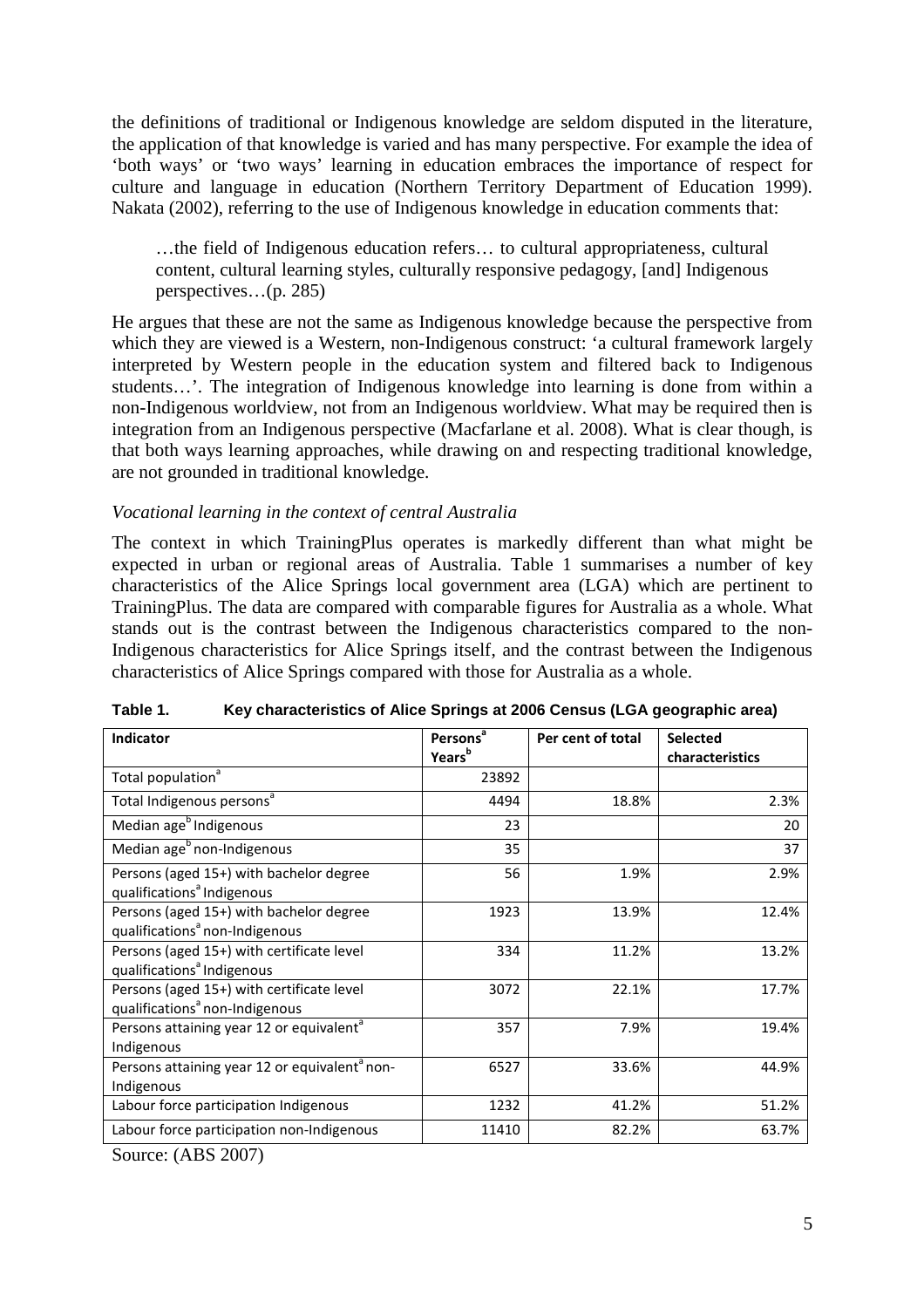While these data do show that something is different about the Alice Springs context, they do not show the extent to which cultural factors play a significant role.

### **Methodology**

The purpose of the evaluation of TrainingPlus was partly to identify and demonstrate how and why the program works. This aim was driven both by a need for accountability to the funder and to ensure that as the service matured, outcomes for clients could be enhanced. For these reasons the evaluation included formative and summative elements—on the one hand reflecting back on what was achieved and on the other looking forward to how service delivery and practice could be improved. The anticipated outcomes were identified using 'theory of change' and 'logic modelling' techniques, frequently used in program evaluations (Frechtling 2007; Funnell and Rogers 2011). A set of four evaluation questions shaped the design of the evaluation in terms of quantitatively assessing effectiveness and outcomes and qualitatively assessing factors that contribute to these outcomes. A 'mixed methods' approach drew the data together to provide a combination of deductive logic and inductive reasoning in order to firstly test the assumptions of the theory of change and secondly provide for an assessment of implications and recommendations for the future development of the program. These complementary approaches are often used in the field of educational evaluation and research (see for example Johnson and Christensen 2004).

The evaluation drew on four sources of data. These were: a) 57 training, intake and exit records together with accompanying case management notes collected by TrainingPlus workers, for each client; b) Semi-structured interviews with stakeholders (14 trainees, three TrainingPlus staff, and 11 other stakeholders); c) Relevant literature as it relates to aspects of the TrainingPlus approach; and d) Background and contextual data related to issues of housing, employment, education and training.

Once interviews were completed, they were transcribed ready for analysis purposes. Analysis followed standard practices employed in social research methods (Creswell and Plano Clark 2007). An NVIVO (qualitative data analysis software) project was used to store and analyse text obtained from interview transcripts. Analysis included identification of key themes and patterns according to accepted qualitative analysis techniques (Silverman 2001). Where needed, quantitative narrative analysis techniques were employed in order to quantitize findings and thereby make sense of the priority and intensity of issues given by respondents (Franzosi 2010). The quantitative data was collated using spreadsheets and analysed using statistical analysis function within Microsoft Excel. The findings presented in the following section unpack the key learnings from the evaluation.

#### **Learnings from the evaluation of TrainingPlus**

It is not the intention of this paper to present detailed findings of the evaluation. However, in order to understand the discussion that follows, a brief summary of the findings is provided for the reader.

### *Summary of evaluation findings*

The evaluation found a number of training and employment outcomes that have emerged from clients' participation in the program. Of 57 clients who had commenced with the program, more than 60 per cent achieved a positive training or employment outcome. A total of 205 accredited units were completed by clients and assessed as competent. By February 2010, 19 clients had achieved an employment outcome—12 of these were for at least three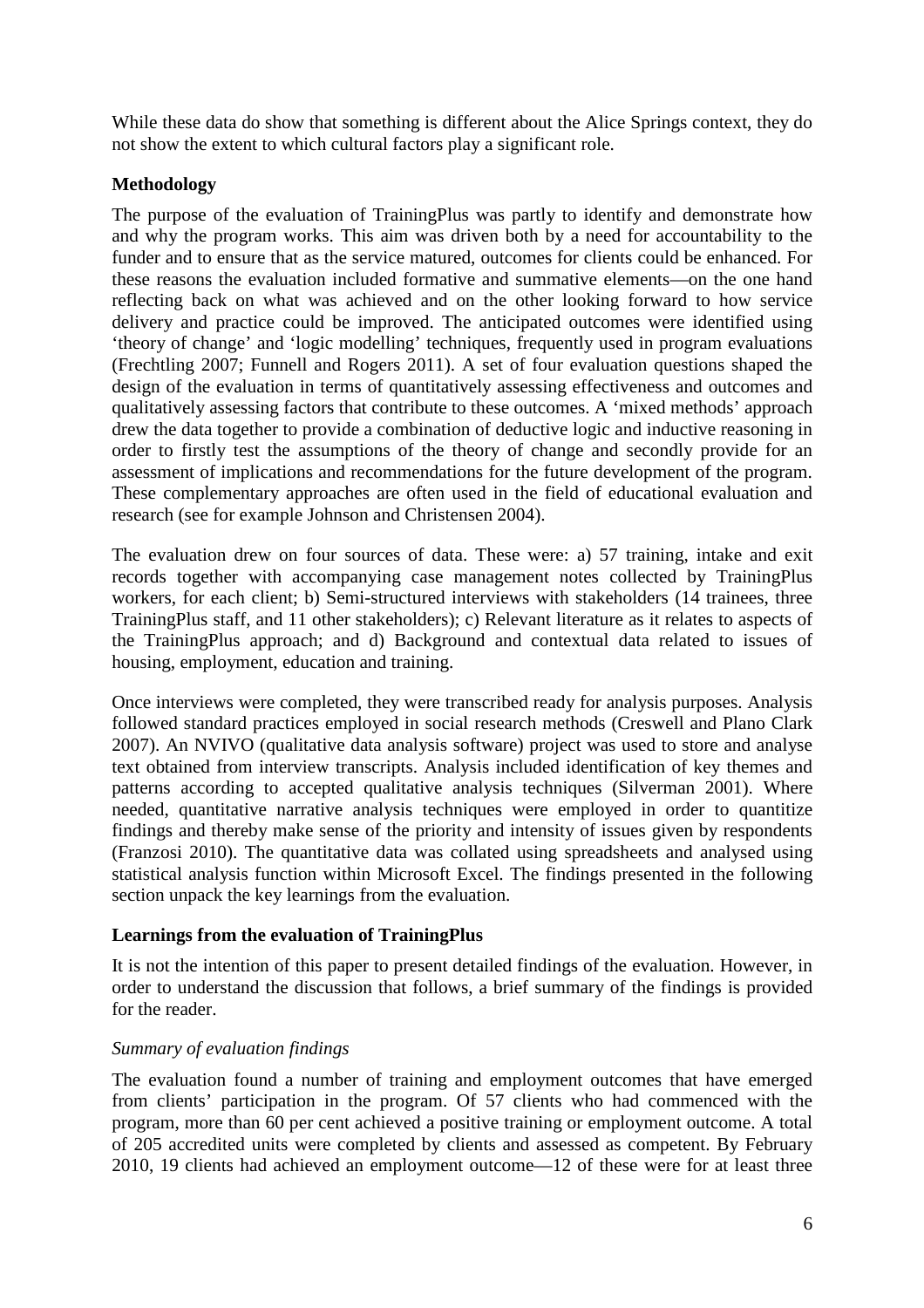months. The achievement of 35 training and employment outcomes exceeds by 10, what was originally anticipated in KPIs set for the program.

Table 2 summarises an analysis of outcome data in terms of employment, work experience and ongoing training at the beginning of February 2010. Of 57 clients, 39 per cent had left the program with an uncertain destination. About one in four of the 57 were continuing with training. About one-quarter of the clients had achieved employment outcomes.

Perhaps just as significantly as these outcomes the evaluation also identified outcomes that point to a shift in clients' work readiness. Clients' increased work readiness was observed in terms of a progressive shift from an identity that was expressed in terms of 'unemployable' to one that was increasingly 'employable'. While some of these identity shifts were subtle they were nevertheless very significant. These changes were attributed to a number of factors: use of a supportive case management approach; the development of strong relationships with external stakeholders and with clients; the ability of the program to advocate for clients; and a hands-on, supportive learning environment. The evidence from both the literature and the data gathered during this evaluation suggests that the approach used by TrainingPlus (in terms of customised and personalised case management support) provides Indigenous long term unemployed people in Alice Springs with a more direct and sustainable pathway into employment than other approaches would.

| <b>Employment and other outcomes</b> | Status (at Feb 2010) | Per cent of total |
|--------------------------------------|----------------------|-------------------|
| Ongoing employment                   | q                    | 15.79%            |
| Employed greater than 13 weeks       | ς                    | 5.26%             |
| Employed less than 13 weeks          |                      | 12.28%            |
| Work experience                      | 2                    | 3.51%             |
| Continuing with training             | 14                   | 24.56%            |
| Left program (unsure of destination) | 22                   | 38.60%            |
| Total                                | 57                   | 100.0%            |

**Table 2. Employment and other outcomes for clients at February 2010** 

### *What works*

The key ingredients of the TrainingPlus program that produce employment/training/livelihood outcomes relate to the four aspects of the program identified in the findings of this evaluation: 1) the case management approach; 2) the relationships formed with clients and other stakeholders; 3) the ability of staff to advocate for and support clients; and 4) the learning environment. Case management in the TrainingPlus context encompasses a range of individualised or personalised planning, support, advocacy and relational components. It requires a significant amount of 'behind the scenes' work that the client will not necessarily see.

The extent to which a client is ready to adopt the values of workplace culture also influences these outcomes (for example In terms of literacy and numeracy, regular attendance, punctuality and work ethic). A client that is not prepared to adopt these values (or at least accept the behaviours that go with these values) will be less likely to achieve the employment and skill development outcomes that they may otherwise be capable of.

At an organisational level the extent to which TrainingPlus was able to forge new and constructive working relationships with other organisations, had a direct impact on outcomes. Relationships with Job Services Australia providers, employers and other RTOs have all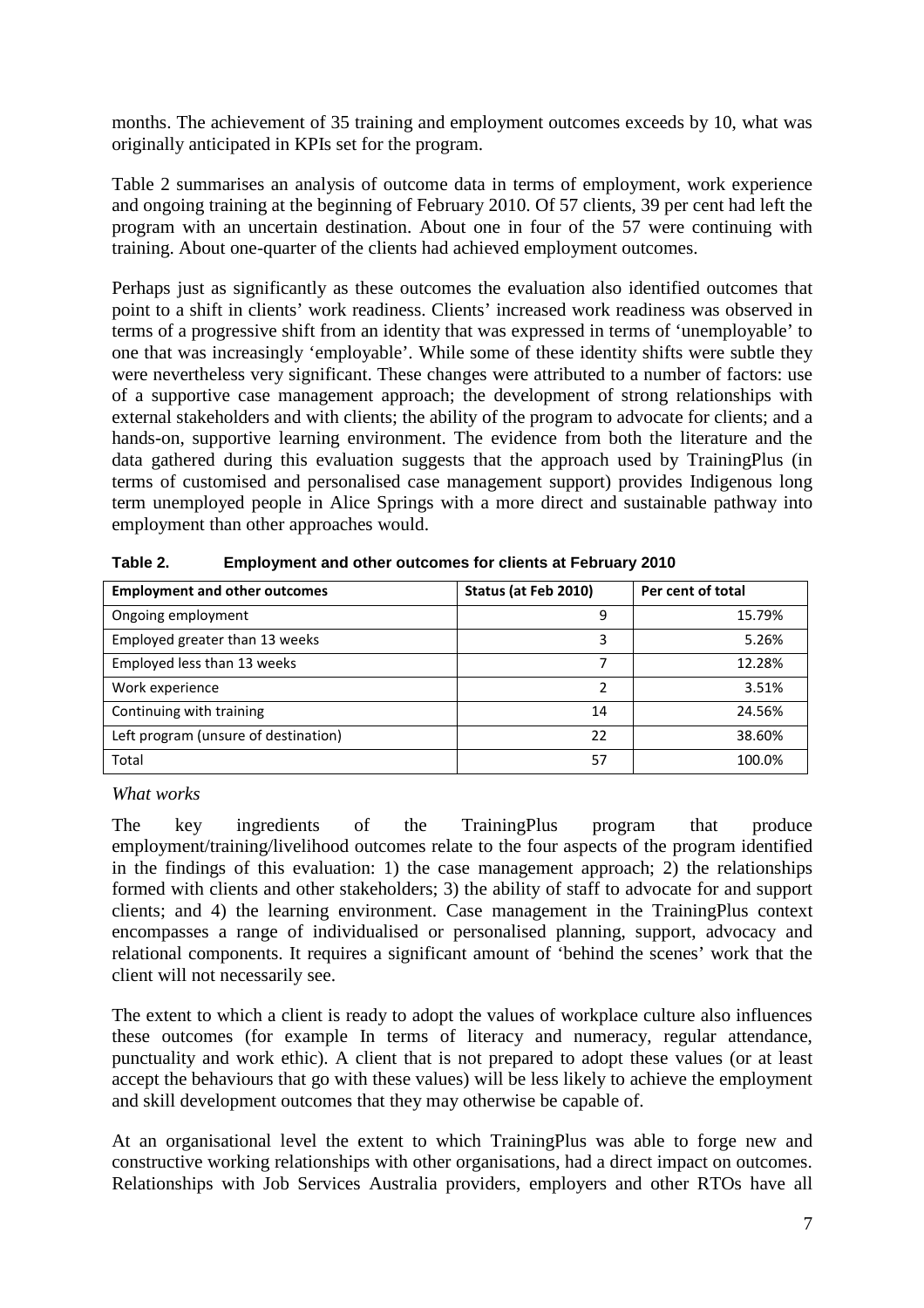facilitated effective service delivery. The evaluation suggested that relationships must be strategic. It was evident that trying to build relationships where there was a sense of competition would be a problem. On the other hand, collaborative partnerships where there was mutual benefit proved productive.

### **Discussion and implications**

The findings of the evaluation of TrainingPlus are to some extent secondary to the purposes of this paper. While they are important for the ongoing development of the program there are perhaps more significant issues that arise from the findings that have implications for VET delivery and its function in an Indigenous and cross-cultural context. There are also implications that arise for teaching that we will raise here. The arguments presented here are provided with an understanding that they apply directly to the remote Indigenous service delivery. While there may be lessons that can be applied to urban or mainstream contexts, we suspect that the bulk of the learnings offered here are most useful to locations where Indigenous people make up a significant proportion of the population and where there are strong traditional cultural values present within the Indigenous population. We would expect that these issues would arise in the more remote centres where there are strong Indigenous communities in each Australian state and the Northern Territory as a whole.

With these provisos in mind, *we would first assert that VET as a tool that leads directly to employment, is not particularly effective* in this context. The paradigm in which this kind of VET delivery operates assumes that the skills deficits that are required for employment (or employability) can be fairly directly filled through vocational training. As discussed earlier in the literature (see Indigenous employment strategies, page 4) it would seem that many of the employment service reforms adopted by the Australian Government accept this as axiomatic. The reality of the TrainingPlus context is such that preparing individuals for work is just not as simple as filling skills and knowledge gaps. There are several reasons for this. They are partly alluded to by the statistics (see Table 1, page 5) which show the stark contrast between Indigenous and non-Indigenous elements of the Alice Springs population. However, the statistics say nothing about culture. They say nothing about the worldview of Indigenous people, and as discussed earlier (see Indigenous culture and western worldviews, page 4) an understanding of that worldview is seldom sought. They say nothing directly about the cultural values of the mainstream of society, where policy directions and strategies are determined for the apparent good of all Australians.

Creating opportunities for employment requires more than successful completion of a Certificate III. It requires a shift in identity so that the trainee's values become more closely aligned to those of the workplace. We may at first cringe at the thought of training as a vehicle for identity change, but that is what we are indeed doing in training (see page 3). For those of us who have been brought up in the mainstream of Australian culture, those values were instilled in us from an early age. They are, as Sutton (2011: 66) suggests, 'sedimented'. We learned as a child that by doing our chores and saving our pocket money we would be rewarded. For most of us, this process was enculturated in us over 15 or 16 years until we attained our first part time job. It is at that point that we became work ready. We are kidding ourselves if we think we can instil the same kind of work-ready values in an individual who has only been exposed to a six month Certificate course.

The reader may well ask: Why is it then, that an organisation such as the Desert Peoples Centre encourages the use of vocational training? We believe VET is a valuable tool. While we contend that training delivery may not always lead directly to employment, it can be seen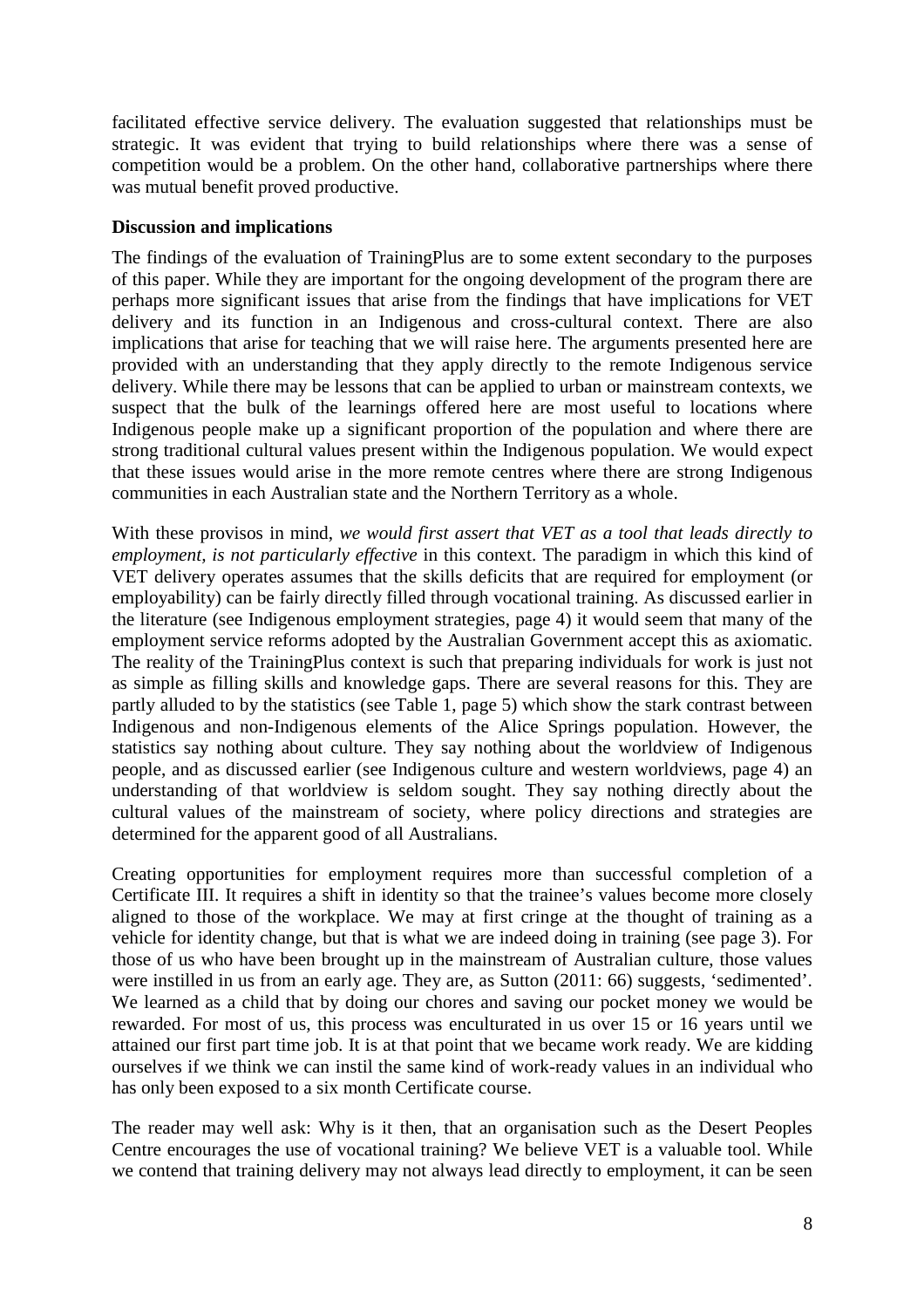as part of a bigger process of engagement in learning. We believe that human beings are by nature curious. All of us want to learn. As adults we want to learn about things that are relevant and meaningful to us. For participants coming to TrainingPlus enrolled in a training program, the context of building a tucker box or servicing a car provides an immediate space for engagement. By learning simple carpentry skills or construction skills, the immediate value of this skill is not necessarily seen in terms of a career in the building and construction industry or the automotive service industry. Rather it provides a meaningful space to learn about how trainees can fix their own cars or how they can repair the doors in their houses. *VET training then, is a place for creating meaning and for engaging at the interface between the mainstream and Indigenous culture*. We contend then, in this context, that VET is as much about engagement as it is about skills. The outcomes, as the literature suggests (for example, Schuller et al. 2004) are more than just about employment.

There are implications in all of this for VET practitioners from the mainstream wanting to deliver training in Indigenous contexts. The first point we would make in relation to this, is that in order to be effective, non-Indigenous VET practitioners need to be aware of their own culture before they try to become aware of Indigenous cultures. We (as non-Indigenous commentators) confess that we will never fully understand Indigenous culture. But do we really understand the unique features of our own culture? As the earlier discussion of the literature suggests (see Indigenous culture and western worldviews, page 4) it seems that many non-Indigenous people assume they have no culture. They find it difficult to express the norms and values of their culture in tangible terms. They find it difficult to identify the artefacts of their culture. Yet non-Indigenous cultures are full of artefacts and full of often unstated norms, mores and values that define who we are. Cross-cultural awareness then, needs to start with awareness of one's own culture. *As VET practitioners an awareness of our own cultural biases will help us inordinately as we are confronted with values and norms of behaviour in another culture.* 

*Trainers who enter this learning environment may need to be qualified, not only in their field of expertise and in adult learning techniques, but they also need to be equipped with a range of skills and characteristics that promote engagement.* We believe this is fundamental to successful teaching and learning in the kind of environment where learners (such as those who join TrainingPlus) thrive. The trainer must be concerned not only with skills transfer, he or she must also be able to support identity change, behaviour change, attitude change and introduce the learner to new and supportive networks while at the same time being flexible and engaging. The trainer must explicitly model the kind of behaviours that are expected in the workforce as well as being aware of his or her own cultural biases. This kind of trainer is a rare breed.

Finally, we see implications for strategic policy direction emerging from this discussion. Against the background of disadvantage painted in the literature, there is a need to reflect carefully on the challenges associated with 'closing the gap' as it were, being respectful of culture and at the same time providing every opportunity for Indigenous people to access all that they aspire to in the mainstream world. We do not suggest that Indigenous people we work with do not aspire to employment. Many do, and many achieve their aspirations. Yet, for all the reasons outlined above, it is often a long, hard and often frustrating journey. The place of VET in this journey can be a particularly challenging one that may take considerable time. This time is generally not taken into account in funding models, which make assumptions consistent with a view that sees VET as an individualised linear process where skills are imparted to meet employer requirements and therefore fill industry skills gaps. We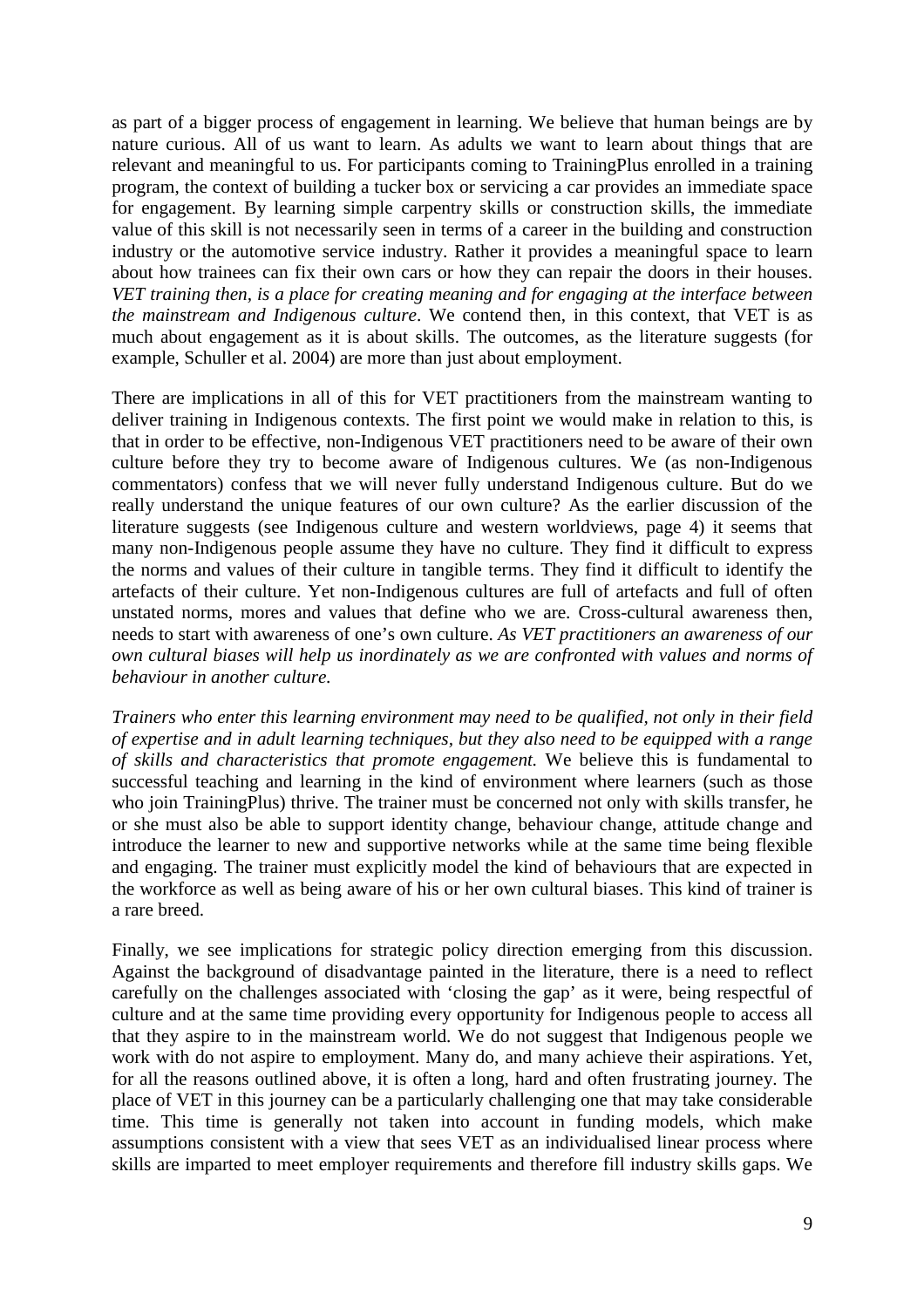acknowledge that the TrainingPlus model is imperfect and is relatively costly—at least from a training delivery perspective. Customised support and case management take considerable resources. The evaluation of TrainingPlus shows that this approach does work in many cases. Nevertheless, *we would see a broadening of the scope of funding for VET in Indigenous contexts.* Performance indicators that are narrowly focussed on job or qualifications outcomes (or unit completion outcomes) miss the mark. To be effective training providers in this kind of context must be able to demonstrate that learners are progressing in their identity to the extent that their horizons are widened, their understanding of workplace expectations and values is aligned for the intended purpose and they are more capable of making informed choices about their future. We would also see changes that are demonstrated in improved health and well-being outcomes, improved social relationships, and better family functioning. All these things are the hallmarks of an effective training program. A broadened scope implies broadened responsibilities, more accountability, and importantly, and appropriate level of funding to match the increased scope.

### **Conclusions**

This paper has to some extent problematised the issue of training for employment outcomes in Indigenous contexts. While it is based on the findings of an evaluation of the TrainingPlus program, delivered by the Desert Peoples Centre in Alice Springs, the implications have a broader application for training providers, practitioners and funders as they seek to maximise the outcomes for Indigenous clients. The program itself was designed to produce employment and training outcomes and to some extent it achieved those outcomes. However, in the process of reflecting on the outcomes we see a number of implications for delivery of training in remote Indigenous contexts.

First, we contend that in these contexts, VET as a tool designed for employment outcomes is not particularly effective. The process of achieving work outcomes is often long and difficult. It requires a shift in identity so that the trainee's values become more closely aligned to those of the workplace. While VET itself is not the silver bullet, the training environment is a place for creating meaning and for engaging at the interface between the mainstream and Indigenous culture.

Second, for trainers the significance of cultural awareness should not be underestimated. For those of us who are VET practitioners, an awareness of our own cultural biases will help us inordinately as we are confronted with values and norms of behaviour in another culture. Trainers who enter the cross-cultural learning environment may need to be qualified, not only in their field of expertise and in adult learning techniques, but they also need to be equipped with a range of skills and characteristics that promote engagement. Trainers need to be able to successfully straddle the cultural divide.

Finally, we see implications for strategic policy direction emerging from this discussion. The kind of customised support and case management offered in a program like TrainingPlus takes considerable resources. These resources are not factored into funding models. While funding for VET delivery may be based on notional hours of attendance and in the domain of job services, success is deemed to be related to sustained employment outcomes, a more nuanced approach that recognises the incremental steps along the way to employment, should be considered.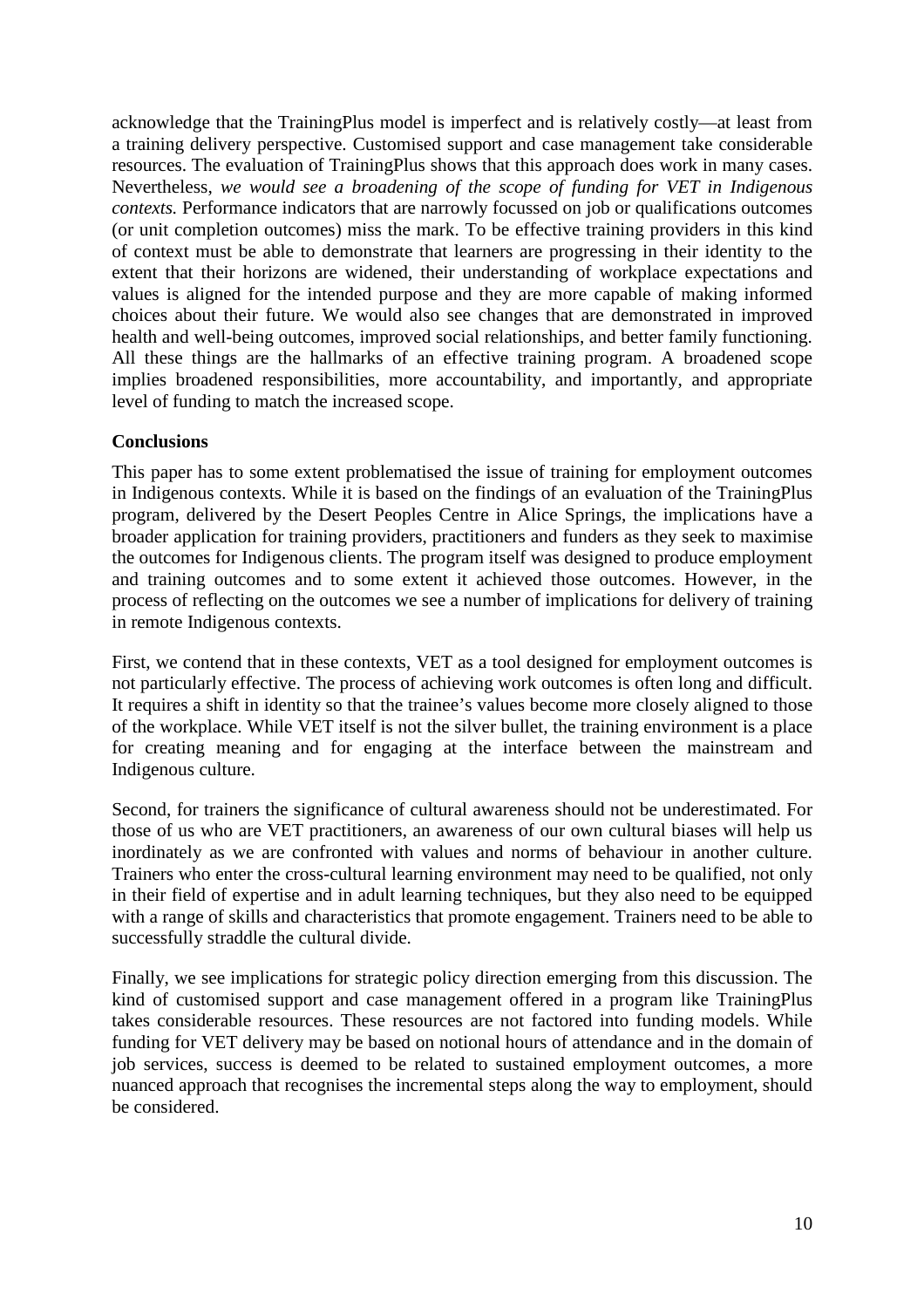#### **References**

- ABS (2007). *2006 Census DataPacks Indigenous Profile Release 2*. Canberra, Australian Bureau of Statistics.
- Australian Government (2008). *Increasing Indigenous Employment Opportunity: Proposed reforms to the CDEP and Indigenous Employment Programs*. Department of Families Housing Community Services and Indigenous Affairs, October 2008, Retrieved June 2010, from http://www.fahcsia.gov.au/sa/indigenous/progserv/families/Documents/Increasing\_Indigenou s Employment Opportunity.pdf.
- Beadman, B. (2009). *A Working Future, Territory Growth Towns*. 4th Indigenous Economic Development Forum, Alice Springs, 6-7 October 2009, Retrieved March 2010, from http://www.nt.gov.au/d/iedforum/Content/File/BobBeadmanSpeakerNotes.pdf.
- Beadman, B. (2010). *Northern Territory Coordinator General for Remote Services Report*. Department of Housing, Local Government and Regional Services. Darwin Report #3, Retrieved January 2011, from http://www.workingfuture.nt.gov.au/download/Report%203/NTCG\_Remote\_Services\_Repor t(Dec2010).pdf.
- Boyle, A. and Wallace, R. (2008). *The role of e-learning in 'holistic' approaches to VET in remote Australian Indigenous contexts*. AVETRA 2008, 'VET in Context', 11th Annual Conference, Adelaide Holiday Inn, Adelaide, South Australia, 3-4 April 2008, Retrieved June 2008, from http://www.avetra.org.au/AVETRA%20WORK%2011.04.08/CS1.1%20- %20Ruth%20Wallace%20&%20Alicia%20Boyle.pdf.
- Briskman, L. (2007). *Social work with Indigenous communities*, Sydney, The Federation Press.
- Côté, J. (2005). "Identity capital, social capital and the wider benefits of learning: generating resources facilitative of social cohesion." *London Review of Education* **3**(3): 221 - 237.
- Creswell, J. and Plano Clark, V. (2007). *Designing and Conducting Mixed Methods Research*, Thousand Oaks, Sage Publications.
- Davies, J., White, J., Wright, A., La Flamme, M. and Cunningham, T. (2008). "Applying the sustainable livelihoods framework to Australian desert Aboriginal development." *The Rangelands Journal* **30**: 55-65.
- DEEWR (2008). *The Future of Employment Services in Australia*. Department of Education Employment and Workplace Relations, Retrieved July 2008, from http://www.workplace.gov.au/NR/rdonlyres/002400C9-E034-4C88-90D1- ABB7F3C590EF/0/DiscussionPaperWEB.pdf.
- Department of Families, Housing, Community Services and Indigenous Affairs, and Northern Territory Government (2009). *Strategic Indigenous Housing and Infrastructure Program – Review of Program Performance*. Canberra, 28 August 2009, Retrieved March 2010, from http://www.fahcsia.gov.au/sa/indigenous/progserv/housing/Documents/sihip\_review.pdf.
- Franzosi, R. (2010). *Quantitative Narrative Analysis*, Thousand Oaks, Sage Publications.
- Frechtling, J. (2007). *Logic Modeling Methods in Program Evaluation*, San Francisco, John Wiley and Sons.
- Funnell, S. and Rogers, P. (2011). *Purposeful Program Theory: Effective use of theories of change and logic models*, San Francisco, Jossey Bass.
- Guenther, J. (2006). *Vocational Education and Training (VET) as a Tool for Regional Planning and Management: Case Studies from Australian Tropical Savanna Communities*. Faculty of Education, Health and Science. Darwin, Charles Darwin University. **Doctor of Philosophy**.
- Guenther, J. (2010). "Vocational learning in the frame of a developing identity." *Learning Communities: International Journal of Learning in Social Contexts* **1**(2010): 44-56.
- Johnson, B. and Christensen, L. (2004). *Educational Research: Quantitative, Qualitative, and Mixed Approaches, Research Edition, Second Edition* Boston, Pearson Education Inc.
- Macfarlane, A. H., Glynn, T., Grace, W., Penetito, W. and Bateman, S. (2008). "Indigenous epistemology in a national curriculum framework?" *Ethnicities* **8**(1): 102-126.
- Nakata, M. (2002). "Indigenous Knowledge and the Cultural Interface: underlying issues at the intersection of knowledge and information systems." *IFLA Journal* **28**(5-6): 281-291.